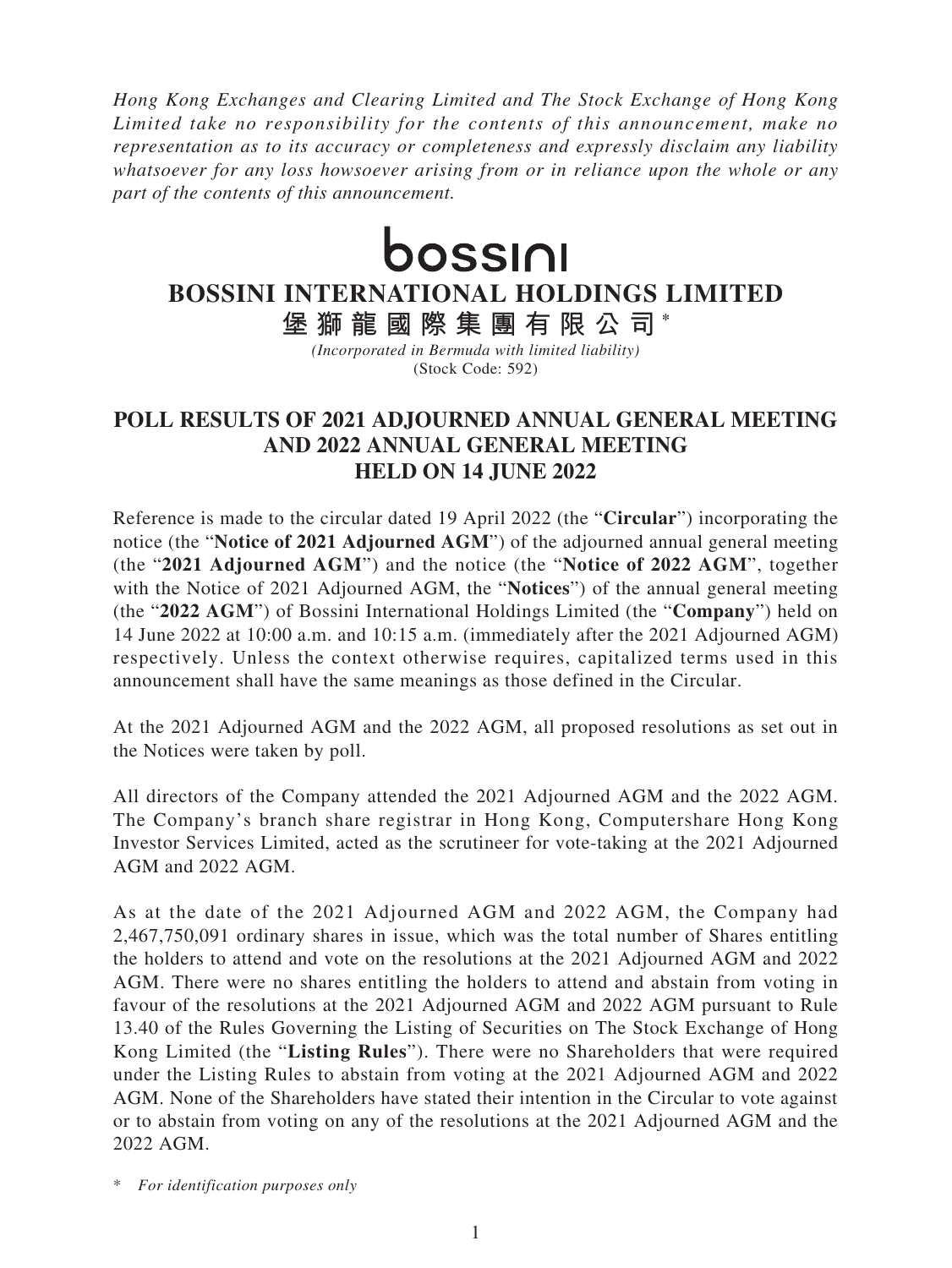The Board is pleased to announce that all the resolutions proposed at the 2021 Adjourned AGM and 2022 AGM were duly passed by way of poll. The poll results in respect of the each of the resolutions were as follows:

## **2021 ADJOURNED AGM**

| <b>Ordinary Resolution</b>                                                                                                                                                           |                                                                                                                                                                                                                    | <b>No. of Votes</b><br>(approximate $\%$ ) |                 |  |  |
|--------------------------------------------------------------------------------------------------------------------------------------------------------------------------------------|--------------------------------------------------------------------------------------------------------------------------------------------------------------------------------------------------------------------|--------------------------------------------|-----------------|--|--|
|                                                                                                                                                                                      |                                                                                                                                                                                                                    | For                                        | <b>Against</b>  |  |  |
|                                                                                                                                                                                      | To receive and consider the audited consolidated<br>financial statements and the reports of the<br>directors and the independent auditor of the<br>Company for the period from 1 July 2020 to 31<br>December 2021. | 1,742,518,033<br>99.999998%                | 38<br>0.000002% |  |  |
| As more than 50% of the votes were cast in favor of the above resolution, the<br>resolution was duly passed as ordinary resolution by the Shareholders at the 2021<br>Adjourned AGM. |                                                                                                                                                                                                                    |                                            |                 |  |  |

## **2022 AGM**

| <b>Ordinary Resolutions</b> |                                                                                                                                                                                                                    | <b>No. of Votes</b><br>(approximate $%$ ) |                      |
|-----------------------------|--------------------------------------------------------------------------------------------------------------------------------------------------------------------------------------------------------------------|-------------------------------------------|----------------------|
|                             |                                                                                                                                                                                                                    | For                                       | <b>Against</b>       |
| 1.                          | To receive and consider the audited consolidated<br>financial statements and the reports of the<br>directors and the independent auditor of the<br>Company for the period from 1 July 2020 to 31<br>December 2021. | 1,744,745,713<br>99.999998%               | 38<br>0.000002%      |
| 2.                          | Each as a separate resolution, to re-elect the<br>following retiring directors as directors of the<br>Company:                                                                                                     |                                           |                      |
|                             | To re-elect Prof. SIN Yat Ming as director.<br>(a)                                                                                                                                                                 | 1,744,519,713<br>99.987045%               | 226,038<br>0.012955% |
|                             | To re-elect Mr. CHEONG Shin Keong as<br>(b)<br>director.                                                                                                                                                           | 1,744,519,713<br>99.987045%               | 226,038<br>0.012955% |
|                             | To authorise the board of directors of the<br>(c)<br>Company to fix the remuneration of<br>directors.                                                                                                              | 1,744,745,676<br>99.999996%               | 75<br>$0.000004\%$   |
| 3.                          | To re-appoint PricewaterhouseCoopers as the<br>auditor and to authorise the board of directors of<br>the Company to fix its remuneration.                                                                          | 1,744,519,713<br>99.987045%               | 226,038<br>0.012955% |